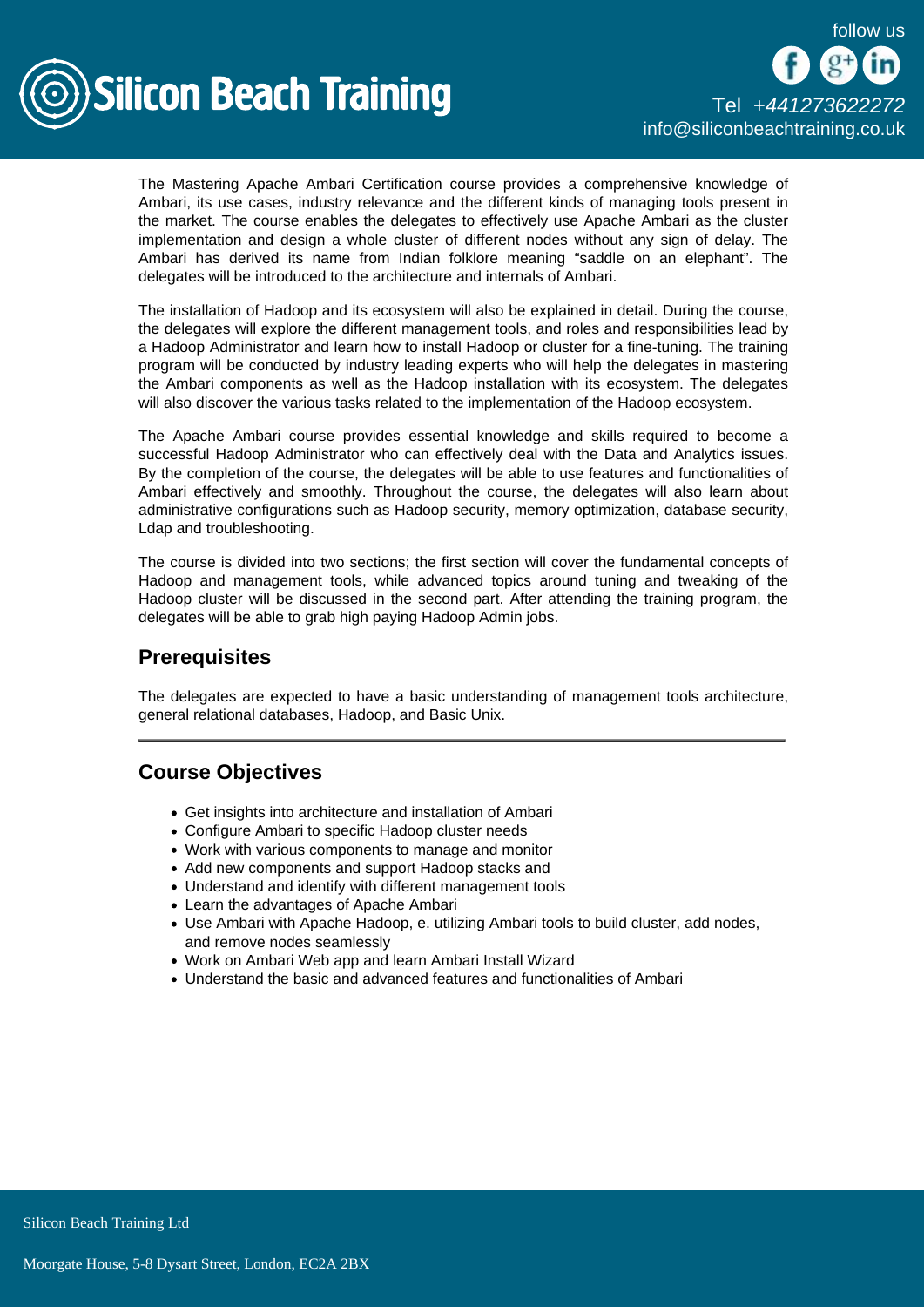

## Getting started with Ambari

The module explains the concept of Ambari including the prerequisites and its use cases. The delegates will also understand the importance of Ambari and working of managing tools.

- What is Ambari?
- The Types of managing tools
- What are the Prerequisites and Working of managing tools

### Ambari Architecture / Installations

The module describes the architecture of Ambari and installation of Hadoop. The delegates will also learn about the implementation of the Hadoop ecosystem.

- Setting up Ambari and related tools
- Tasks in Ambari
- Installation of Hadoop
- Installation of different components of Hadoop and service management

## Using Ambari Client/Server

In this module, the delegates will explore the Ambari Web UI. They will learn how to create a Hadoop cluster and how to manage views, users and groups.

- Understanding of Ambari UI
- Ambari
- Creating a cluster, managing users
- Groups and views

### Management with Ambari

The module explains accessing Ambari Web, management of service, Stacks and version management capabilities of Ambari.

- Accessing Ambari Web
- Service management
- Hosts managements
- Stacks and versions management
- Alerts and monitoring management

### Ambari Advance topics and Security

In this module, the delegates will learn how to manage a Hadoop installation. The delegates will also explore Hadoop Security, troubleshooting, Ldap and database security.